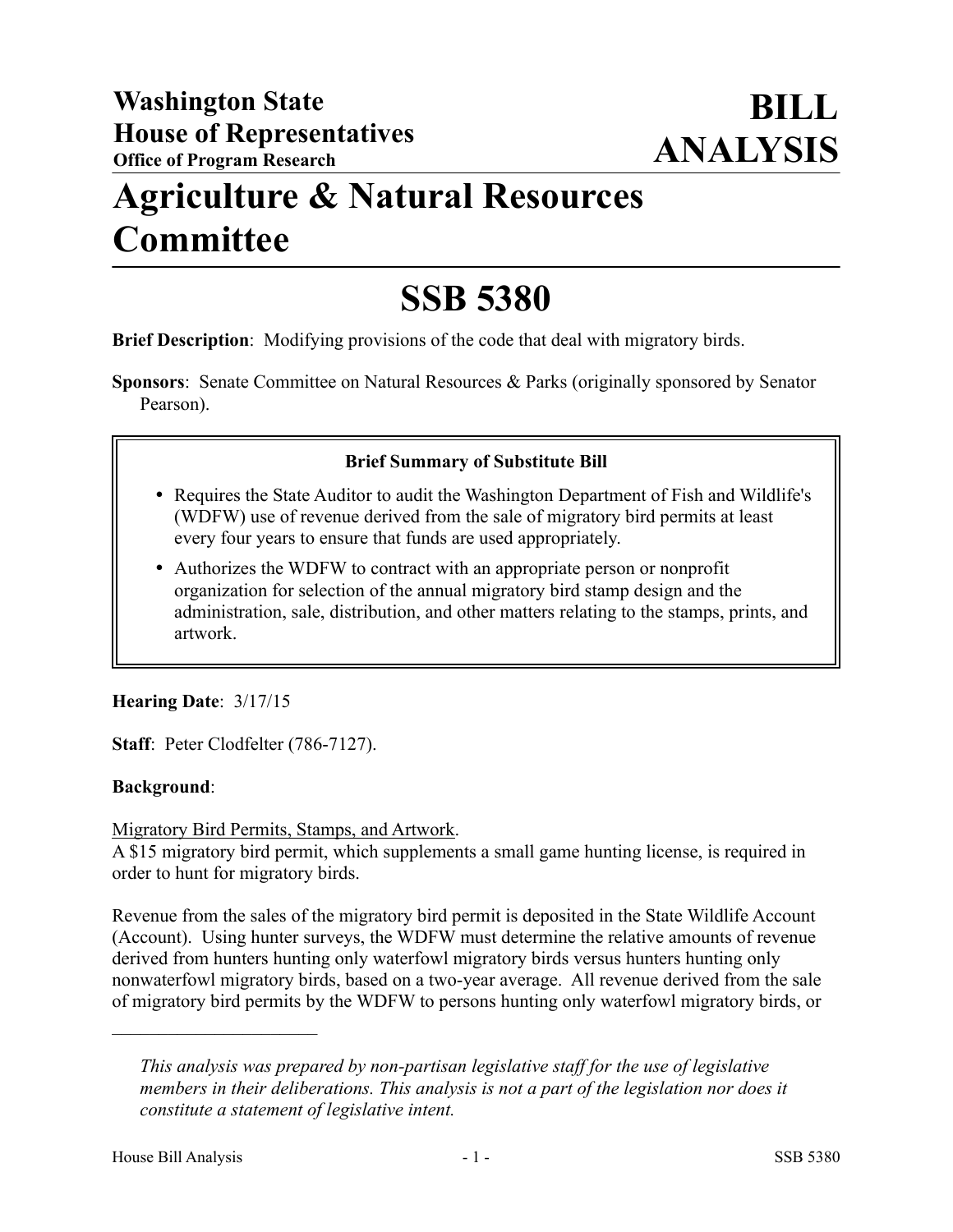to any stamp collector, may be used only for migratory waterfowl projects specified by the WDFW for the acquisition and development of migratory waterfowl habitat and for the enhancement, protection, and propagation of migratory waterfowl in the state. Funds may not be used for migratory waterfowl projects on lands controlled by private hunting clubs or on private lands that charge a fee for public access; but funds may be used for migratory waterfowl projects on private land where public hunting is provided by written permission or on areas established by the WDFW as waterfowl hunting closures. The portion of revenue from nonwaterfowl migratory bird hunters is used for the same types of projects that benefit nonwaterfowl migratory birds.

The WDFW is also required to annually select a migratory bird stamp design and administer a program to sell collector prints and artwork containing the design. Revenue must be deposited in the Account. After production and marketing costs are deducted, the WDFW is required to use the proceeds to contract for the development of waterfowl propagation projects within Washington that provide waterfowl for the Pacific flyway.

If the WDFW acquires property pursuant to a WDFW migratory bird project, the WDFW is required to provide the general public with reasonable access to the property.

## Recent Legislation.

In 2011, two acts amended statutes related to migratory bird permits, stamps, and artwork. One act changed the name of the document required to hunt migratory birds from a migratory bird stamp or validation to a migratory bird permit, but the act did not change the statutes addressing stamps and artwork. A second act eliminated the use of the migratory waterfowl art committee to select a migratory bird stamp design and administer the program to sell collector prints and artwork using the design; the act assigned those functions to the WDFW. The second act also eliminated an annual audit of the migratory waterfowl art committee.

#### **Summary of Bill**:

## Migratory Bird Permits, Stamps, and Artwork.

The State Auditor is required to audit the WDFW's use of revenue derived from the sale of migratory bird permits at least every four years to ensure that funds are used appropriately.

Also, it is clarified that when the WDFW acquires a fee interest, leasehold, or rental interest in real property in the course of undertaking a migratory bird enhancement project, the WDFW's obligation to provide reasonable access to the general public includes providing reasonable access to consumptive users.

Further, the WDFW is authorized to contract with an appropriate person or nonprofit organization for selection of the annual migratory bird stamp design and the administration, sale, distribution, and other matters relating to the stamps, prints, and artwork. Production and marketing costs may be paid from the total sales of the stamps, prints, and artwork, and the WDFW must use the remaining amount to contract for the development of waterfowl propagation projects within the state that provide waterfowl for the Pacific flyway.

Last, technical and organizational changes are made, like making consistent the use of terms related to migratory bird permits, stamps, and artwork.